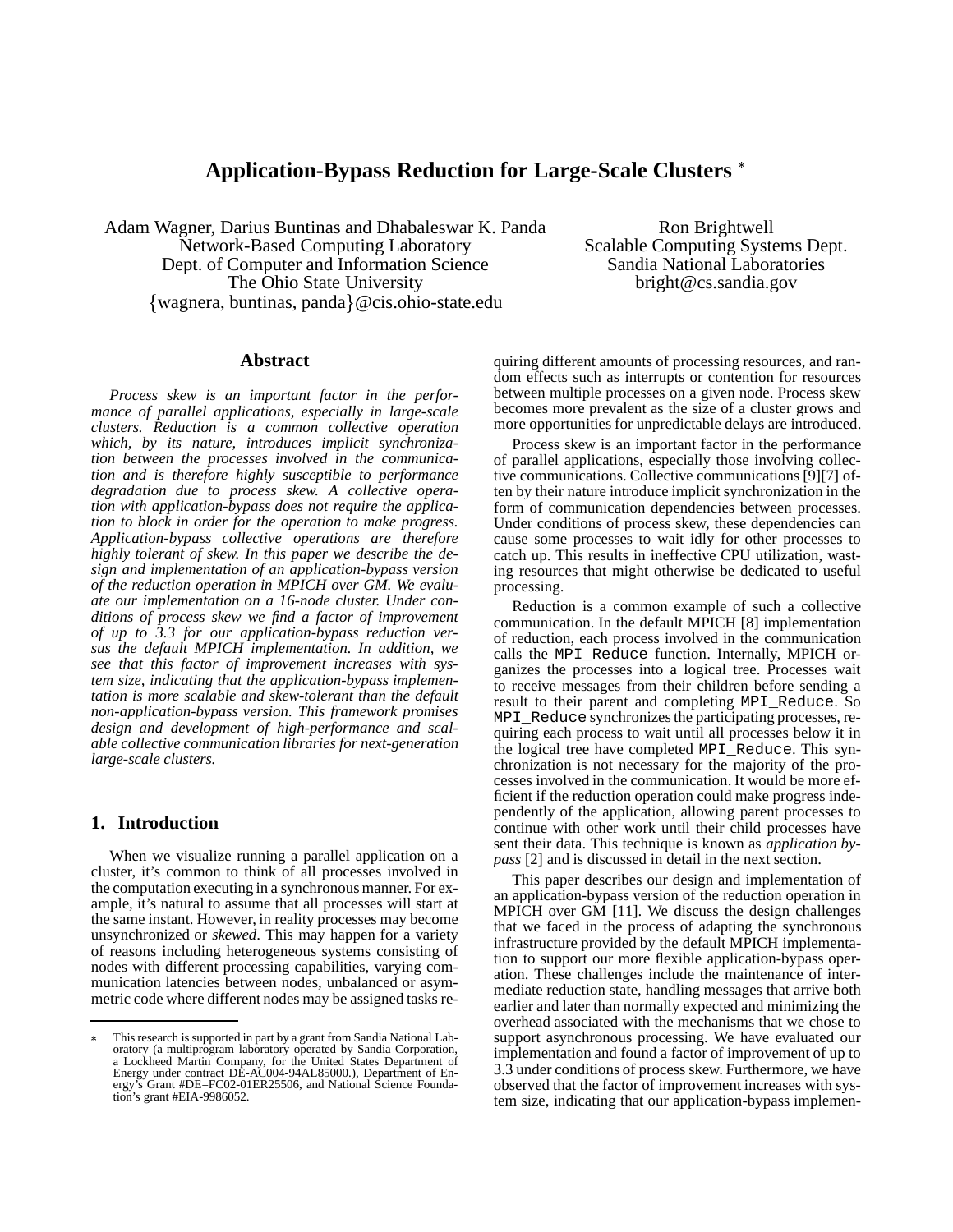tation is more scalable and skew-tolerant than the default non-application-bypass version.

The remainder of this paper is organized as follows. In the next section we discuss the basic concepts of application bypass and how they can be applied to the reduction operation. In Section 3 we provide an overview of GM and MPICH over GM. The design challenges we encountered while implementing our application-bypass reduction operation are discussed in Section 4 and then the details of our implementation are covered in Section 5. In Section 6 we evaluate the performance of our implementation and then we present our conclusions in Section 7.

## **2. Basic Concepts behind Application-Bypass Reduction**

The goal in coding an application-bypass operation is to eliminate the need for applications to block while the operation makes progress. This sort of optimization is ideal for operations such as broadcast and reduction where there is no implied global synchronization between processes. It could even benefit synchronizing operations like barrier and all-reduce if they are implemented in a split-phase manner.

In MPICH, each process involved in a reduction calls the MPI\_Reduce function at the application level to initiate the operation. Internally, MPI\_Reduce organizes the processes into a logical binomial tree and the operation is then performed using point-to-point communication between processes. Figure 1 illustrates such a tree for eight processes. The root process is shown in black, internal processes are colored gray and leaf processes are shown in white. The arrows between processes indicate the direction of point-to-point messages associated with the reduction.



**Figure 1. Example binomial tree used to organize point-to-point communications between eight processes involved in a reduction operation. The root node is shown in black, internal nodes are colored gray and leaf nodes are shown in white. The arrows between processes indicate the direction of messages involved in the reduction.**

When calling MPI\_Reduce, each process provides a buffer containing its input for the operation. The root process also provides an additional buffer to accept the operation results. While leaf processes simply need to send their input to their parents, all other processes must wait

to receive results from their children before they can perform the arithmetic operation associated with the reduction. This organization introduces dependencies between processes. When processes become skewed, those which are parents in the tree may have to wait idly on children that are late. Application-bypass techniques eliminate the synchronous nature of these dependencies so that parent processes can proceed in spite of the late arrival of children at the MPI\_Reduce point.

The default MPICH implementation could be enhanced using application-bypasstechniques. The processes that can benefit from such enhancements are the internal ones. The behavior of the leaf processes need not be optimized as their only action is to perform a send to their parent. Similarly, the behavior of the root node can not benefit from optimization. Per the MPI standard, MPI\_Reduce is implemented in a blocking fashion, so the root process expects the function call to return only when the reduction has completed across all processes. However, a split-phase implementation would enable optimization of the root node as well.

Figure 2 shows example time lines for a reduction involving four processes. Each large vertical arrow represents the progress of the operation for a given process. The portions of the large arrows shown in gray represent CPU utilization associated with the reduction. The small horizontal arrows represent point-to-point messages associated with the reduction. In this example, node zero is the root node, nodes one and three are leaf nodes and node two is an internal node. Note that the processes are slightly skewed, with nodes zero and two starting the reduction at approximately the same time, node one following shortly thereafter and node three being the last to begin.

Figure 2(a) shows the default non-application-bypass implementation. We can see that node two must wait idly on node three, which is late due to process skew. Figure 2(b) illustrates the application-bypass implementation. Here we can see that node two's reduction processing has been split into two components. The first portion is performed synchronously and is associated with the call to MPI\_Reduce. Instead of waiting for the late child (node three), node two returns from MPI\_Reduce and delegates the remainder of the reduction to asynchronous processing. The reduction operation resumes only when the message from node three finally arrives, and the time in between the synchronous and asynchronous portions can be utilized for other processing.

Under conditions of process skew, application-bypass techniques can reduce both the amount of time that processes spend waiting on each other and the amount of implicit synchronization associated with collective operations. These improvements can help reduce the amount of CPU utilization associated with the operation and increase the opportunity for overlap of communication and computation. The benefits of application-bypass operations are especially relevant in large-scale clusters where skew between processes becomes inevitable.

# **3. Overview of GM and MPICH over GM**

GM [11] is a user-level message-passing subsystem for Myrinet networks. Myrinet [1] is a low-latency, high-bandwidth interconnection network that employs programmable network interface cards (NICs), cut-through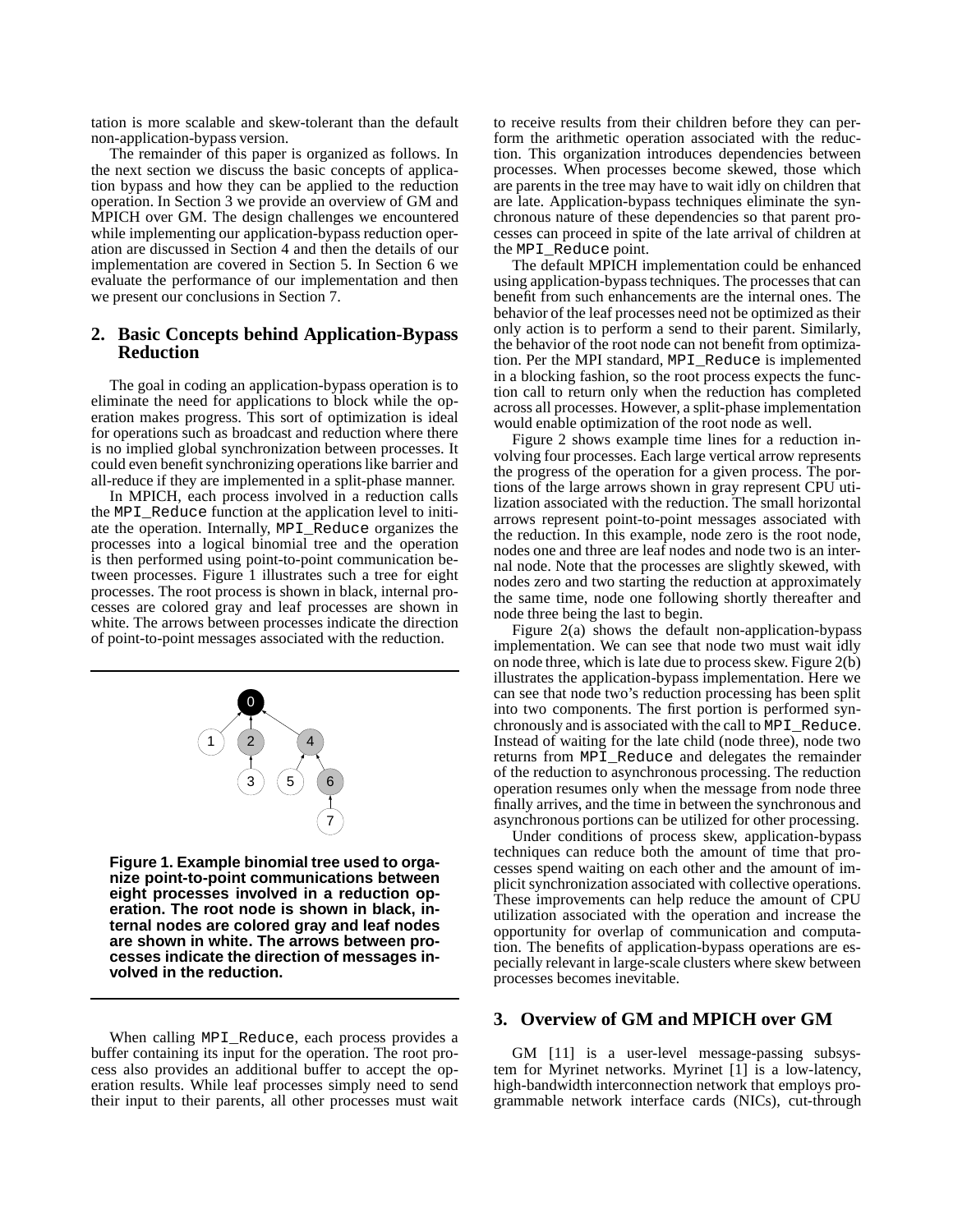

**Figure 2. Example time line for four processes involved in a reduction operation. The large vertical arrows represent the progress of the operation for each process. The gray portions of the large arrows represent CPU utilization associated with the reduction. Each small horizontal arrow represents a point-to-point message involved in the reduction.**

crossbar switches and operating-system-bypass techniques to achieve full-duplex 2 Gbps data rates. GM consists of a lightweight kernel-space driver, a user-space library and a control program which executes on the NIC processor. The kernel-space code is only used for housekeeping purposes like allocating and registering memory. After taking care of such initialization tasks, the user-space library can communicate directly with the NIC-based control program, removing the operating system from the critical path.

MPI [10] is a standard interface for message passing in parallel programs. MPICH [8] is the reference implementation of MPI and has been ported to a variety of hardware platforms including GM over Myrinet. As previously mentioned, the standard MPICH implementation does not include application-bypass techniques. In order to illuminate the design challenges discussed in the next section, we will first highlight some of the relevant MPICH implementation details.

One such detail is the way in which MPICH handles the receipt of messages, both those which are expected by the application and those which are not. While there are multiple functions that may be used to receive messages with different semantics, we focus on the default case in this discussion. When a process is ready to receive a message, it calls the MPI\_Recv function, providing criteria to identify the message to be received as well as an appropriate

buffer for storage of the message. If a message arrives before a matching call to MPI\_Recv has been made, MPICH allocates a temporary buffer, copies the message into the buffer and then adds it to the *unexpected queue*. When a process calls MPI\_Recv, MPICH first searches the unexpected queue for a matching message. If a match is found, it simply copies the message from the unexpected queue to the buffer provided by the application. Otherwise, it polls the network until a matching message is received, at which point the message is copied into the application buffer and returned.

Another notable detail relates to the way GM uses memory when sending messages. GM can only send data located in memory which has been registered for DMA transfers (*pinned*). Since pinning and unpinning memory requires relatively expensive system calls, MPICH over GM uses two send modes to efficiently handle both small and large messages. Small messages are sent using *eager* mode and large messages are sent in *rendezvous* mode. Basically, in eager mode message data is copied into a pre-pinned buffer for sending, while in rendezvous mode the message data is pinned in-place and sent from its original location. Eager mode eliminates the overhead of pinning for small messages at the expense of a memory copy, while rendezvous mode eliminates the overhead of copying for large messages at the expense of pinning memory.

# **4. Design Challenges**

This section discusses the design challenges we encountered while implementing application-bypass reduction. The specifics regarding our solutions to each issue will be addressed in detail in the next section.

#### **4.1. Maintenance of Intermediate State**

Recall that in order to minimize the impact of process skew, we would like to split the reduction processing into synchronous and asynchronous components. A requirement for this approach is the maintenance of intermediate state associated with the reduction. First, note that a parent node may have multiple children, each of which may be processed synchronously or asynchronously at different points in time. Therefore, we need to keep track of the running result of the reduction operation between the initial synchronous processing and potentially multiple periods of asynchronous processing.

Second, note that in addition to processing messages from children, internal nodes must also send their final result to their parent. However, this must not happen until all children have been processed. So we need a way to know when the processing of all children has completed and the send to the parent may be performed.

Also, if the last child processed is handled by the asynchronous portion of the code, then we need to be able to determine the appropriate parent associated with the reduction. The parent-child relationships between nodes can vary between reduction instances depending on which process is designated as the root of the reduction. A node's parent is calculated during the synchronous call to MPI\_Reduce and must be recorded for potential use during asynchronous processing.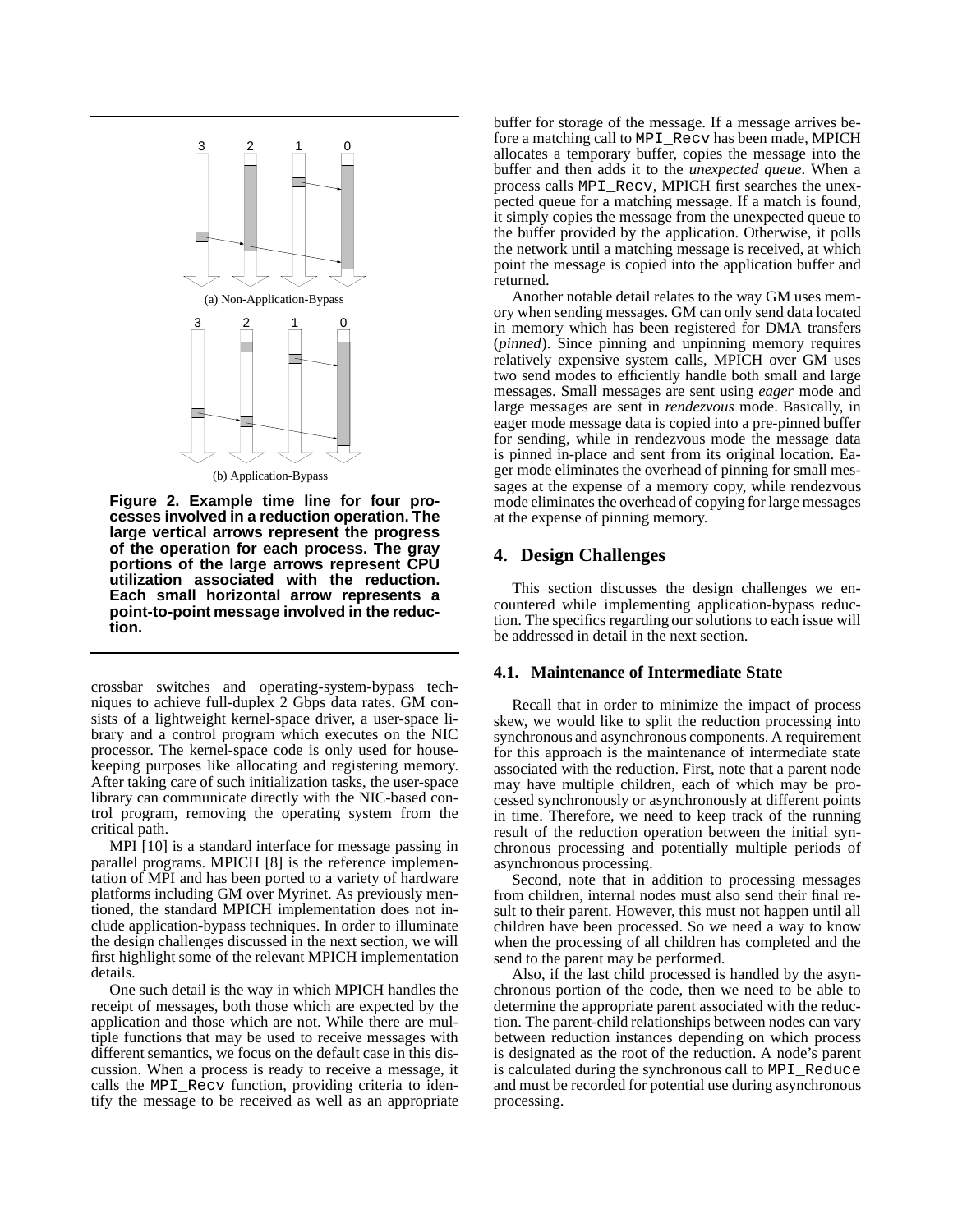### **4.2. Handling Early Messages**

Another challenge involved handling early or *unexpected* messages. The semantics for unexpected messages are simple in the default MPICH implementation. Because all reduction processing is performed synchronously, unexpected messages are simply those messages that arrive before the application calls MPI\_Reduce. However, in our application-bypass implementation we need to perform some additional checking due to the asynchronous nature of the processing. First, as in the non-application-bypass case, the message must fail to match a receive associated with the synchronous processing in MPI\_Reduce. Second, the message must also fail to satisfy a pending receive which is being managed asynchronously after exiting a call to MPI\_Reduce. If the message matches a pending asynchronous receive, then it's actually a *late* message as opposed to an unexpected message, and must be handled appropriately as discussed below. Otherwise, the message is truly unexpected and must be saved for later processing.

#### **4.3. Handling Late Messages**

As mentioned above, *late* messages are those messages associated with a reduction operation that arrive after exiting a call to MPI Reduce. These messages must be handled by the asynchronous component of our applicationbypass implementation. So first, we need a way to differentiate these late messages from other messages and trigger the asynchronous processing. We also need to be able to match late messages to the proper reduction instance, as multiple reductions may be active concurrently and overlapped due to skew. For example, consider the eight-node case illustrated in Figure 1. Assume that our application performs several reductions back to back and that process six is consistently late in performing its send to process four. Each time process six is late, process four will delegate the associated operation to the asynchronous component of the implementation. Since there are several reductions performed back-to-back, there may be several outstanding receives from process six, each associated with a separate reduction instance. So when process four finally receives a message from process six, it needs to be able to match it to the appropriate reduction instance in order to maintain correctness.

#### **4.4. Efficient Use of Interrupts**

In order to support splitting the processing of reduction operations into synchronous and asynchronous components, some mechanism must be used to trigger the asynchronous processing upon receipt of late messages. One potential solution would involve using a dedicated thread to monitor incoming messages and activate the asynchronous processing as necessary. Another method would involve generating an interrupt upon the receipt of a late message. Both alternatives have benefits and disadvantages. The thread-based option would consume additional CPU resources while polling for late messages, but would not require the overhead of interrupts. The interrupt-based option would incur a certain amount of interrupt overhead with the arrival of late messages. However, this overhead would only

occur when asynchronous processing is actually required, as opposed to the constant overhead of polling for late messages.

Based on our previous experience with the implementation of application-bypass broadcast [6], we decided to use an interrupt-based approach. Since interrupts incur a substantial performance penalty, this introduced another challenge in how to avoid the generation of unnecessary interrupts. For example, interrupts need not be generated while MPICH is already checking for receives within MPI\_Reduce. They are also unnecessary if there are no outstanding children to be processed asynchronously. In this case, messages can be unexpected but not late. Also, note that interrupts are only required for internal nodes, as the root node must perform all of its processing synchronously and the leaf nodes have no children.

#### **4.5. Reducing Frequency of Late Messages**

As mentioned above, interrupts are not necessary if MPICH is already checking for receives while inside MPI\_Reduce. We explored a potential optimization involving the addition of a small delay before exiting MPI\_Reduce in the case where all children had not been processed. By delaying, we hoped to allow receives from the outstanding children to complete and thus avoid interrupts. The crucial decision here is how long to delay. If the delay is too short, then late children will not be able to catch up, but if the delay is too long, then unnecessary latency will be incurred.

We experimented with a simple scheme in which we calculated the delay based on the number of processes involved in the reduction. A more sophisticated scheme could be constructed by taking into account the position of the parent and child processes in the logical tree. However, such calculations become quite speculative when random skews are involved and we are still investigating these issues.

## **5. Our Implementation**

In this section we present the details of our implementation of application-bypass reduction. The section is organized as follows. First we discuss the changes that we made to the MPICH infrastructure to support application-bypass processing. Next we walk through both the asynchronous and synchronous components of the processing to illustrate the associated logic.

### **5.1. Infrastructure Changes**

First, we modified GM 1.5.2.1 to include the ability to generate signals from within the NIC-based control program. We added a new collective packet type for use when sending messages related to application-bypass reduction. In addition, we added the capability to disable and enable signals from within the MPICH layer via calls to the GM library. These two modifications are used together to minimize the number of signals that are generated. Signals are only generated by the NIC for messages of the new collective packet type, isolating them to only those situations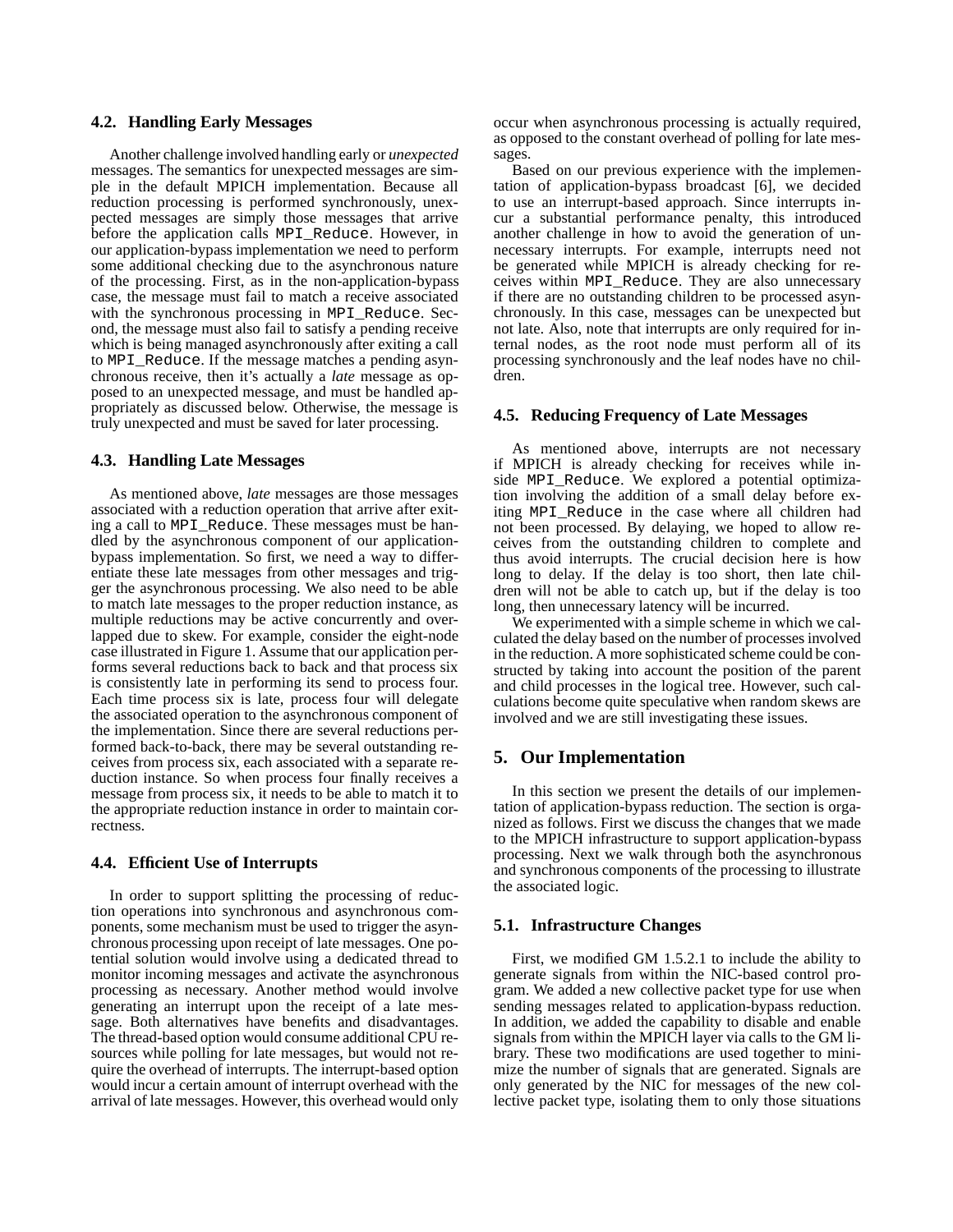where they are actually required. We initialize MPICH with signals in a disabled state, as initially there can not be any outstanding reductions. We only enable signals when outstanding reductions need to be processed asynchronously, and then again disable signals as soon as all outstanding reductions have been completed. Details on exactly how and when we choose to enable and disable signals are included below. When a signal is received by the host, it triggers the activation of the MPICH progress engine so that asynchronous processing may be performed.

The remainder of the changes were made to MPICH over GM version 1.2.4..8a. As mentioned previously, we needed to develop a strategy for handling both unexpected and late messages. We explored one solution which involved using the non-blocking versions of the MPICH send and receive primitives for internal point-to-point communication within the collective reduce operation. The default MPICH implementation uses the blocking versions of the send and receive primitives. By switching to the non-blocking versions we hoped to gain the extra control we needed to support asynchronous processing, while still re-using as much as possible of the existing MPICH infrastructure. While this solution did enable reuse of the existing MPICH message matching and queuing mechanisms, it also required the allocation and management of additional buffers for use in the non-blocking receives. In addition, it introduced extra complexity associated with trying to use the MPICH infrastructure in ways other than those in which it was intended to be used.

We instead chose to implement our own *unexpected queue* specifically for application-bypass messages. This enables us to manage unexpected messages in an efficient manner, reducing the maximum number of required message copies from two to one. It also prevents our optimizations from affecting the common case of non-collective point-to-point communications, which are left to the default MPICH mechanisms. In addition to the unexpected queue, we also added a *descriptor queue* to manage descriptors containing state information for pending reductions. Each descriptor includes the intermediate result of the reduction operation, the identity of the parent process to which results should be sent and a list of children from which receives are pending. The child list is also used for matching late messages to the appropriate entry in the descriptor queue (i.e. the appropriate reduction instance). Details on how both queues fit into our implementation are provided below.

#### **5.2. Asynchronous Processing**

Recall that in MPICH, each process involved in a reduction calls the MPI\_Reduce function at the application level to initiate the operation. This call to MPI\_Reduce is the synchronous component of our implementation. We also added code to enable pre-processing of incoming collective-communication packets before they are examined by the MPICH matching and queuing mechanisms. This pre-processing comprises the asynchronous portion of our implementation.

When a collective-communication packet arrives, we first check to see whether the current process is the root of the collective communication with which the packet is as-

sociated. If so, then no extra asynchronous action is taken. This is because the behavior of the root process is necessarily synchronous, so we can utilize the normal synchronous point-to-point communications.In such a case where we decide not to process a packet, it is handled by the default MPICH mechanisms.

If the current process is not the root, the descriptor queue is searched to see if the source of the packet matches an existing reduction. If so, the corresponding operation is performed and the descriptor is updated to reflect the fact that the child has been processed. If all children have been processed, the final result is sent to the parent and the descriptor is removed from the queue. If this action renders the queue empty (i.e. there are no outstanding reductions) then signals are disabled.

If the packet fails to match an entry in the descriptor queue, the message is added to the unexpected queue for later processing. Note that if the message is expected it is processed directly from the buffer associated with the packet, eliminating the need to copy it into a buffer associated with a point-to-point receive as in the default MPICH implementation.

#### **5.3. Synchronous Processing**

As mentioned above, the synchronous portion of our implementation takes place within MPI\_Reduce. First, we determine whether or not to perform a given reduction in application-bypass mode. This decision is made based on the size of the message. If the size of the message is within the limits of eager-mode processing, we proceed in application-bypass mode. Otherwise, we simply perform a standard non-application-bypassreduction. We have not yet investigated a rendezvous-mode implementation due to the additional complexities involved in buffer management.

Assuming the reduction is being processed in application-bypass mode, we first ensure that signals are disabled as we will be explicitly making progress while inside MPI\_Reduce. Next, we build a descriptor containing the intermediate state needed to manage the reduction operation or operations as well as a list of the child or children of the current process. This descriptor is added to a queue of outstanding reductions.

From this point onward, the reduction may actually be processed in parallel by both MPI\_Reduce and the asynchronous routine. The logic within MPI\_Reduce basically walks through the list of children in the reduce descriptor, checking for unexpected messages and making progress if pending receives are detected. When progress is made, the asynchronous portion of the code will process expected and late messages as detailed above. If an unexpected message from a child is encountered, the corresponding operation is performed and the associated descriptor is updated to reflect the fact that the child has been processed. If all children are processed within MPI\_Reduce, the final result is sent to the parent and the descriptor is removed from the queue. If at the end of MPI\_Reduce the descriptor queue is not empty, then signals are enabled.

Note that even though unexpected messages must be buffered in the unexpected queue, they are processed directly from the unexpected queue in MPI\_Reduce, eliminating the need for a second copy to a buffer associated with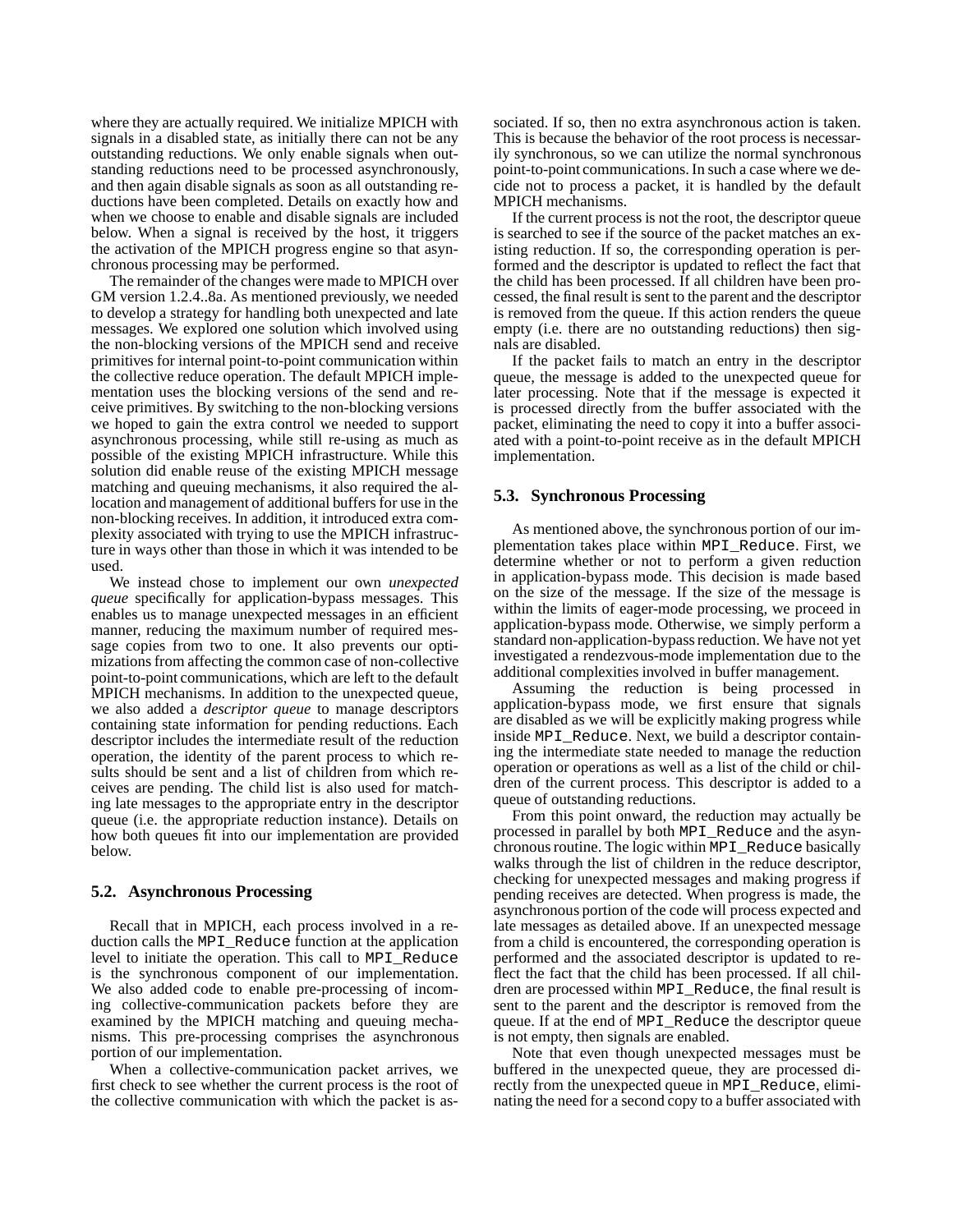a point-to-point receive as in the default MPICH implementation.

# **6. Experimental Results**

We evaluated our implementation on a cluster of 16 quad-SMP 700-MHz Pentium-III nodes with 66-MHz/64 bit PCI. The nodes were connected via a Myrinet-2000 network consisting of PCI64B network interface cards with 2 MB of memory and 133-MHz LANai 9.1 processors connected to 16 ports of a 32-port switch. Our applicationbypass implementation is based on MPICH 1.2.4..8a over GM 1.5.2.1 and all comparisons were performed against the original, unaltered software packages of the same versions.

We created a pair of microbenchmarks for use in evaluating our implementation. The first microbenchmark measures the overall latency of a reduction, while the second microbenchmark measures the CPU utilization associated with performing a reduction under conditions of varying process skew.

The latency benchmark works as follows. First, we determine the one-way message latency between the root node and the node which is furthest away from the root in the logical tree (the *last node*). Next, we time a series of 10,000 reductions and take the average, using a barrier to separate iterations. We start timing just before the last node begins the reduction. Then, when the root node completes the reduction, it sends a notification message to the last node, which stops timing and subtracts off the one-way latency associated with the notification message to determine the total reduction latency.

While overall latency is important, if we assume that conditions involving process skew will be common, a better measure of performance is the amount of CPU utilization associated with the reduction. Skew will inevitably increase the overall latency, but if we can reduce the CPU utilization, additional computation may be performed while the reduction completes asynchronously. For the CPU utilization benchmark, in addition to varying the number of nodes and the message size, we also introduce a variable amount of delay at each node to simulate process skew. First, we convert a given maximum amount of delay from microseconds to busy-loop iterations. All delays are then generated using busy loops as opposed to absolute timings so that the CPU utilization associated with asynchronous processing may be captured. Next, we perform a series of 10,000 reductions and take the average across all nodes, using a barrier to separate iterations.

Within each loop iteration, the timing measurements are taken as follows. We first start timing, then introduce a random amount of delay between zero and the maximum delay, perform the reduction, introduce a catchup delay and finally stop timing. The skew delay as well as the catchup delay are then subtracted from the measured time at each node to calculate the CPU utilization. The catchup delay is equal to the maximum skew delay plus a conservative estimate of the maximum reduction latency. The intent here is to be sure to delay long enough to capture all asynchronous processing in the overall time measurement.

The remainder of this section is organized as follows. First we present latency and CPU utilization results under conditions with no process skew, which is very optimistic

in a large-scale cluster. Note that this is the worst-case scenario for our implementation, where we see all of the overhead involved in the application-bypass techniques. However, we next present results under conditions of varying process skew. These are the common conditions in largescale clusters. Our solution is designed for such scenarios and we can clearly see its benefits over the default nonapplication-bypass implementation.

#### **6.1. Results without Process Skew**

Figure 3 shows the results of the latency benchmark for 2, 4, 8 and 16 nodes with zero process skew and single-element double-word messages. For small numbers of nodes, the latency of the application-bypass and non-application-bypass implementations are nearly identical. However, once the number of nodes increases past four, the asynchronous component of the application-bypass implementation begins to be utilized, resulting in the difference in latency due to overhead from signals. While not illustrated here, we have observed that this latency penalty remains fairly constant at increased message sizes.



**Figure 3. Average latency of applicationbypass (ab) and non-application-bypass (nab) reduction for 2, 4, 8 and 16 nodes with zero process skew and single-element double-word messages.**

Figure 4 shows the results of the CPU-utilization benchmark for 2, 4, 8 and 16 nodes with zero process skew and double-word messages of 4, 32 and 128 elements. We can see that as the number of nodes increases, the performance of the application-bypass implementation improves. Even for our relatively small 16-node cluster, the application-bypass implementation eventually outperforms the non-application-bypass implementation for all messages greater than four elements in size. This indicates that the application-bypass implementation is more scalable with respect to the number of nodes involved in an operation. We also see that the application-bypass implementation begins to outperform the non-application-bypass implementation at smaller numbers of nodes as the mes-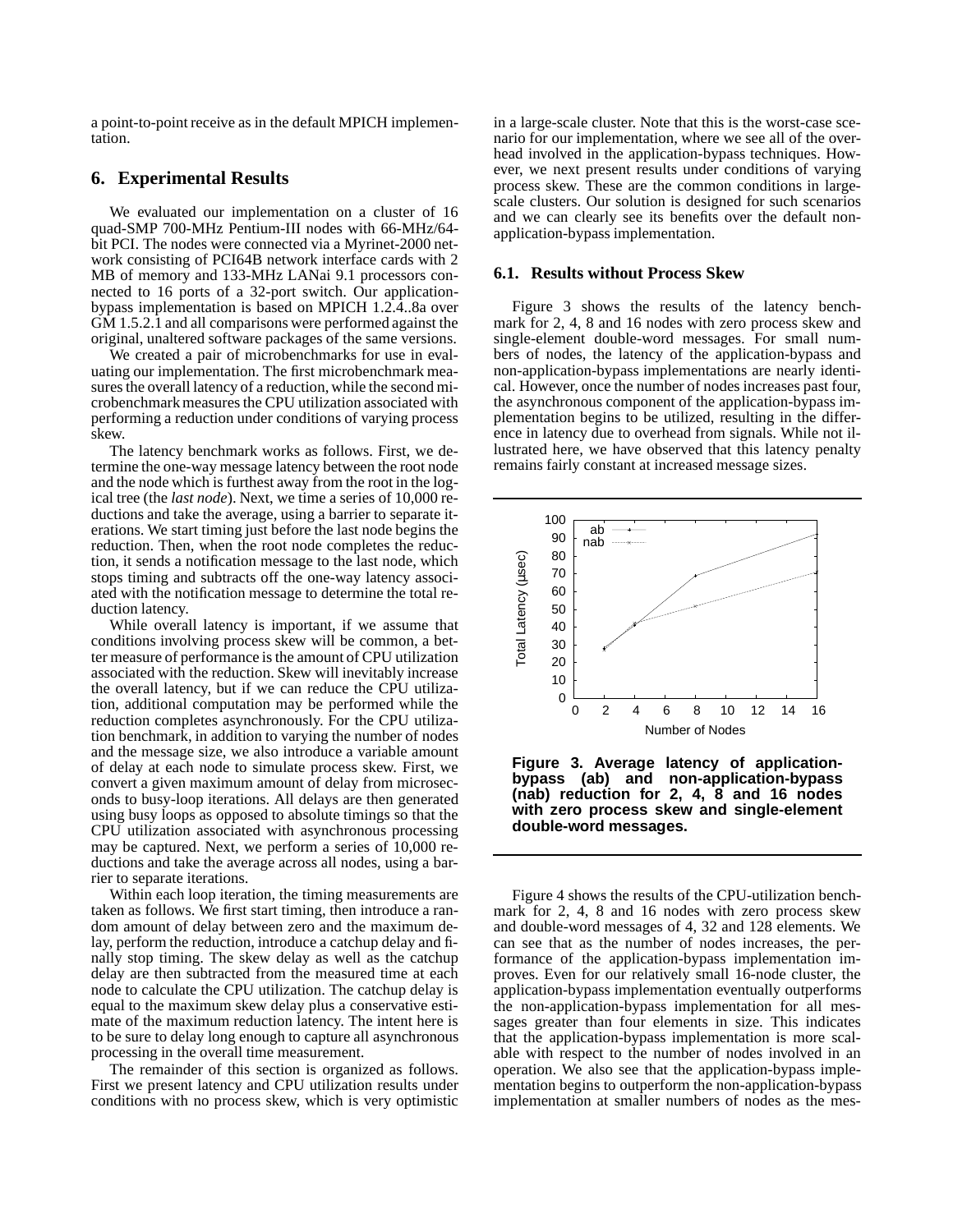

sage size increases. This illustrates the benefit of the reduced number of message copies in the application-bypass implementation.

**Figure 4. Average CPU utilization of application-bypass (ab) and non-applicationbypass (nab) reduction for 2, 4, 8 and 16 nodes with zero process skew and 4, 32 and 128-element double-word messages.**

### **6.2. Results with Process Skew**

Figure 5(a) shows the results of the CPU-utilization benchmark for 16 nodes with increasing amounts of process skew and double-word messages of 4, 32 and 128 elements. We can see that the application-bypass implementation consistently outperforms the non-application-bypass implementation for all but the smallest amounts of skew. As the amount of skew increases, the non-application-bypass implementation spends more and more time polling the network for messages from late child nodes. However, the application-bypass implementation simply notes that there are pending receives from these late child nodes and then processes the messages asynchronously whenever they finally arrive. The overhead associated with signals in the application-bypass implementation is quickly overtaken by the overhead due to polling in the non-application-bypass implementation. Figure 5(b) shows a factor of improvement of 3.3 for four-element messages when the maximum skew is  $1,000 \ \mu s$ .



**Figure 5. Average CPU utilization of application-bypass (ab) and non-applicationbypass (nab) reduction for 16 nodes with varying process skew and 4, 32 and 128 element double-word messages.**

Figure 6(a) shows the results of the CPU-utilization benchmark for 2, 4, 8 and 16 nodes with a maximum process skew of  $1,000 \mu s$  and double-word messages of 4, 32 and 128 elements. These results confirm that the trends demonstrated in Figure 5 apply for varying numbers of nodes. Again, the application-bypass implementation consistently outperforms the non-application-bypass implementation with Figure 6(b) showing a maximum factor of improvement of 3.3 for 16 nodes and four-element messages. Furthermore, we can see that the factor of improvement increases with the number of nodes, demonstrating the enhanced scalability of the application-bypass implementation.